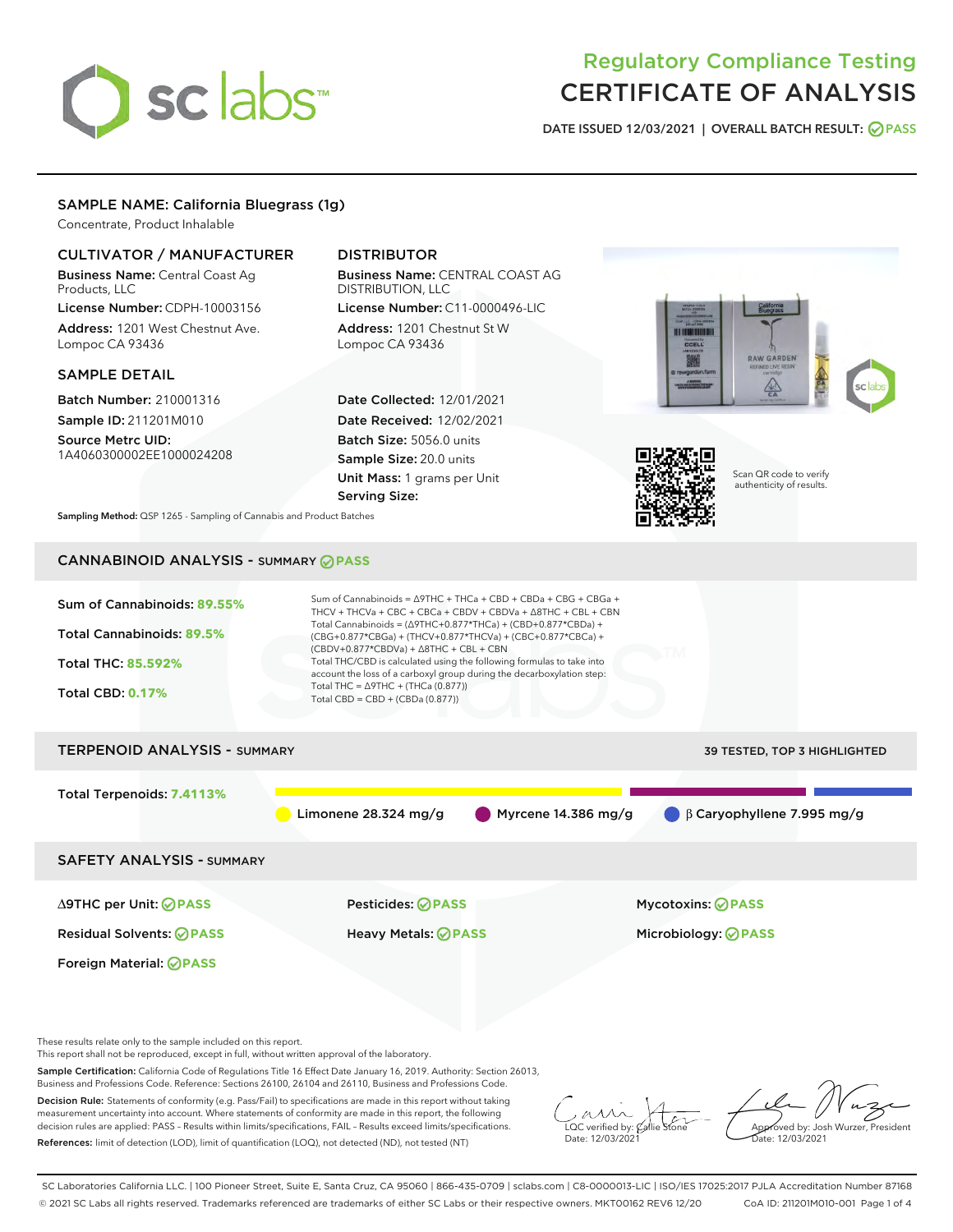



RESULT (%)

CALIFORNIA BLUEGRASS (1G) | DATE ISSUED 12/03/2021 | OVERALL BATCH RESULT:  $\bigcirc$  PASS

#### CANNABINOID TEST RESULTS - 12/02/2021 2 PASS

Tested by high-performance liquid chromatography with diode-array detection (HPLC-DAD). **Method:** QSP 1157 - Analysis of Cannabinoids by HPLC-DAD

#### TOTAL CANNABINOIDS: **89.5%**

Total Cannabinoids (Total THC) + (Total CBD) + (Total CBG) + (Total THCV) + (Total CBC) + (Total CBDV) + ∆8THC + CBL + CBN

TOTAL THC: **85.592%** Total THC (∆9THC+0.877\*THCa)

TOTAL CBD: **0.17%**

Total CBD (CBD+0.877\*CBDa)

TOTAL CBG: 2.724% Total CBG (CBG+0.877\*CBGa)

TOTAL THCV: 0.6% Total THCV (THCV+0.877\*THCVa)

TOTAL CBC: ND Total CBC (CBC+0.877\*CBCa)

TOTAL CBDV: ND Total CBDV (CBDV+0.877\*CBDVa)

| <b>COMPOUND</b>            | LOD/LOQ<br>(mg/g) | <b>MEASUREMENT</b><br><b>UNCERTAINTY</b><br>(mg/g) | <b>RESULT</b><br>(mg/g) | <b>RESULT</b><br>(%) |
|----------------------------|-------------------|----------------------------------------------------|-------------------------|----------------------|
| <b>A9THC</b>               | 0.06/0.26         | ±29.444                                            | 855.92                  | 85.592               |
| <b>CBG</b>                 | 0.06/0.19         | ±1.073                                             | 27.24                   | 2.724                |
| <b>THCV</b>                | 0.1 / 0.2         | ±0.30                                              | 6.0                     | 0.60                 |
| <b>CBN</b>                 | 0.1/0.3           | ±0.17                                              | 2.6                     | 0.26                 |
| $\triangle$ 8THC           | 0.1 / 0.4         | ±0.16                                              | 2.0                     | 0.20                 |
| <b>CBD</b>                 | 0.07/0.29         | ±0.079                                             | 1.70                    | 0.170                |
| <b>THCa</b>                | 0.05/0.14         | N/A                                                | <b>ND</b>               | <b>ND</b>            |
| <b>THCVa</b>               | 0.07/0.20         | N/A                                                | <b>ND</b>               | <b>ND</b>            |
| <b>CBDa</b>                | 0.02/0.19         | N/A                                                | <b>ND</b>               | <b>ND</b>            |
| <b>CBDV</b>                | 0.04/0.15         | N/A                                                | <b>ND</b>               | <b>ND</b>            |
| <b>CBDVa</b>               | 0.03/0.53         | N/A                                                | <b>ND</b>               | <b>ND</b>            |
| <b>CBGa</b>                | 0.1 / 0.2         | N/A                                                | <b>ND</b>               | <b>ND</b>            |
| <b>CBL</b>                 | 0.06 / 0.24       | N/A                                                | <b>ND</b>               | <b>ND</b>            |
| <b>CBC</b>                 | 0.2 / 0.5         | N/A                                                | <b>ND</b>               | <b>ND</b>            |
| <b>CBCa</b>                | 0.07 / 0.28       | N/A                                                | <b>ND</b>               | <b>ND</b>            |
| <b>SUM OF CANNABINOIDS</b> |                   |                                                    | 895.5 mg/g              | 89.55%               |

#### **UNIT MASS: 1 grams per Unit**

| ∆9THC per Unit                        | 1120 per-package limit | 855.92 mg/unit | <b>PASS</b> |
|---------------------------------------|------------------------|----------------|-------------|
| <b>Total THC per Unit</b>             |                        | 855.92 mg/unit |             |
| <b>CBD</b> per Unit                   |                        | $1.70$ mg/unit |             |
| <b>Total CBD per Unit</b>             |                        | $1.70$ mg/unit |             |
| Sum of Cannabinoids<br>per Unit       |                        | 895.5 mg/unit  |             |
| <b>Total Cannabinoids</b><br>per Unit |                        | 895.5 mg/unit  |             |

|                        | ung/g/        | (mg/g)  | ung/g/                                           | $\sqrt{9}$          |
|------------------------|---------------|---------|--------------------------------------------------|---------------------|
| Limonene               | 0.005 / 0.016 | ±0.4050 | 28.324                                           | 2.8324              |
| <b>Myrcene</b>         | 0.008 / 0.025 | ±0.1856 | 14.386                                           | 1.4386              |
| $\beta$ Caryophyllene  | 0.004 / 0.012 | ±0.2846 | 7.995                                            | 0.7995              |
| Linalool               | 0.009 / 0.032 | ±0.1749 | 4.602                                            | 0.4602              |
| $\beta$ Pinene         | 0.004 / 0.014 | ±0.0478 | 4.159                                            | 0.4159              |
| $\alpha$ Pinene        | 0.005 / 0.017 | ±0.0289 | 3.356                                            | 0.3356              |
| Ocimene                | 0.011 / 0.038 | ±0.1053 | 3.281                                            | 0.3281              |
| Fenchol                | 0.010 / 0.034 | ±0.0743 | 1.919                                            | 0.1919              |
| $\alpha$ Humulene      | 0.009 / 0.029 | ±0.0554 | 1.727                                            | 0.1727              |
| <b>Terpineol</b>       | 0.016 / 0.055 | ±0.0781 | 1.272                                            | 0.1272              |
| Terpinolene            | 0.008 / 0.026 | ±0.0154 | 0.753                                            | 0.0753              |
| trans-β-Farnesene      | 0.008 / 0.025 | ±0.0198 | 0.559                                            | 0.0559              |
| Camphene               | 0.005 / 0.015 | ±0.0059 | 0.510                                            | 0.0510              |
| <b>Borneol</b>         | 0.005 / 0.016 | ±0.0138 | 0.329                                            | 0.0329              |
| Valencene              | 0.009 / 0.030 | ±0.0225 | 0.326                                            | 0.0326              |
| Fenchone               | 0.009 / 0.028 | ±0.0082 | 0.283                                            | 0.0283              |
| Guaiol                 | 0.009 / 0.030 | ±0.0031 | 0.066                                            | 0.0066              |
| $\gamma$ Terpinene     | 0.006 / 0.018 | ±0.0009 | 0.051                                            | 0.0051              |
| Nerolidol              | 0.009 / 0.028 | ±0.0029 | 0.046                                            | 0.0046              |
| Citronellol            | 0.003 / 0.010 | ±0.0022 | 0.045                                            | 0.0045              |
| Geraniol               | 0.002 / 0.007 | ±0.0017 | 0.039                                            | 0.0039              |
| $\alpha$ Phellandrene  | 0.006 / 0.020 | ±0.0004 | 0.029                                            | 0.0029              |
| Sabinene Hydrate       | 0.006 / 0.022 | ±0.0011 | 0.029                                            | 0.0029              |
| $\alpha$ Terpinene     | 0.005 / 0.017 | ±0.0004 | 0.027                                            | 0.0027              |
| Sabinene               | 0.004 / 0.014 | N/A     | <loq< th=""><th><loq< th=""></loq<></th></loq<>  | <loq< th=""></loq<> |
| 3 Carene               | 0.005 / 0.018 | N/A     | <loq< th=""><th><loq< th=""></loq<></th></loq<>  | <loq< th=""></loq<> |
| p-Cymene               | 0.005 / 0.016 | N/A     | <loq< th=""><th><loq< th=""></loq<></th></loq<>  | <loq< th=""></loq<> |
| Nerol                  | 0.003 / 0.011 | N/A     | <loq< th=""><th><loq< th=""></loq<></th></loq<>  | <loq< th=""></loq<> |
| Caryophyllene<br>Oxide | 0.010 / 0.033 | N/A     | <loq< th=""><th><math>&lt;</math>LOQ</th></loq<> | $<$ LOQ             |
| $\alpha$ Bisabolol     | 0.008 / 0.026 | N/A     | <loq< th=""><th><loq< th=""></loq<></th></loq<>  | <loq< th=""></loq<> |
| Eucalyptol             | 0.006 / 0.018 | N/A     | <b>ND</b>                                        | <b>ND</b>           |
| (-)-Isopulegol         | 0.005 / 0.016 | N/A     | ND                                               | ND                  |
| Camphor                | 0.006/0.019   | N/A     | <b>ND</b>                                        | <b>ND</b>           |

Isoborneol 0.004 / 0.012 N/A ND ND Menthol 0.008 / 0.025 N/A ND ND R-(+)-Pulegone 0.003 / 0.011 N/A ND ND Geranyl Acetate  $0.004 / 0.014$  N/A ND ND  $\alpha$  Cedrene  $0.005 / 0.016$  N/A ND ND Cedrol 0.008 / 0.027 N/A ND ND TOTAL TERPENOIDS 74.113 mg/g 7.4113%

SC Laboratories California LLC. | 100 Pioneer Street, Suite E, Santa Cruz, CA 95060 | 866-435-0709 | sclabs.com | C8-0000013-LIC | ISO/IES 17025:2017 PJLA Accreditation Number 87168 © 2021 SC Labs all rights reserved. Trademarks referenced are trademarks of either SC Labs or their respective owners. MKT00162 REV6 12/20 CoA ID: 211201M010-001 Page 2 of 4

# TERPENOID TEST RESULTS - 12/03/2021

(mg/g)

COMPOUND LOD/LOQ

Terpene analysis utilizing gas chromatography-flame ionization detection (GC-FID). **Method:** QSP 1192 - Analysis of Terpenoids by GC-FID

> MEASUREMENT UNCERTAINTY

RESULT (mg/g)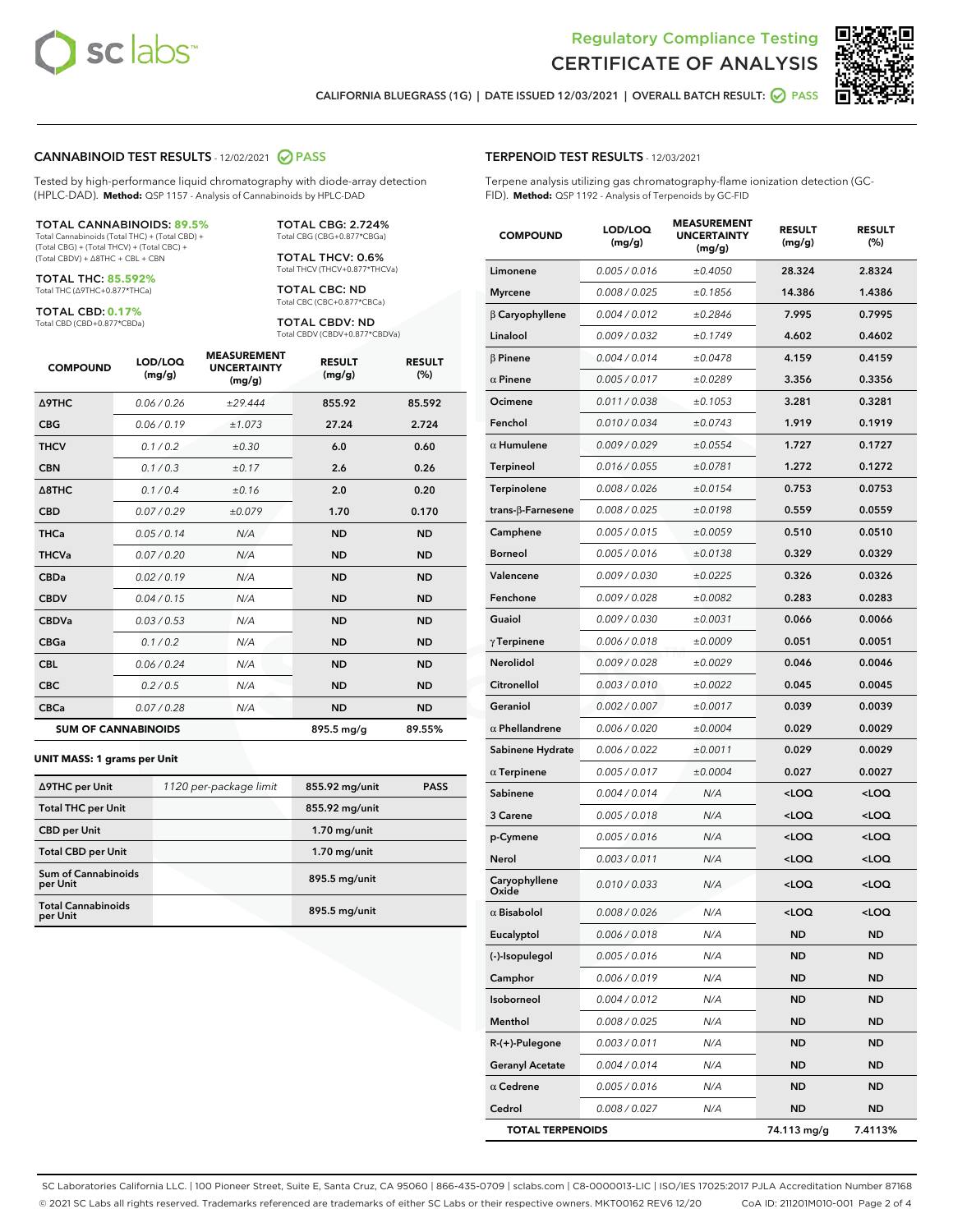



CALIFORNIA BLUEGRASS (1G) | DATE ISSUED 12/03/2021 | OVERALL BATCH RESULT:  $\bigcirc$  PASS

# CATEGORY 1 PESTICIDE TEST RESULTS - 12/03/2021 2 PASS

Pesticide and plant growth regulator analysis utilizing high-performance liquid chromatography-mass spectrometry (HPLC-MS) or gas chromatography-mass spectrometry (GC-MS). \*GC-MS utilized where indicated. **Method:** QSP 1212 - Analysis of Pesticides and Mycotoxins by LC-MS or QSP 1213 - Analysis of Pesticides by GC-MS

| <b>COMPOUND</b>             | LOD/LOQ<br>$(\mu g/g)$ | <b>ACTION</b><br><b>LIMIT</b><br>$(\mu g/g)$ | <b>MEASUREMENT</b><br><b>UNCERTAINTY</b><br>$(\mu g/g)$ | <b>RESULT</b><br>$(\mu g/g)$ | <b>RESULT</b> |
|-----------------------------|------------------------|----------------------------------------------|---------------------------------------------------------|------------------------------|---------------|
| Aldicarb                    | 0.03 / 0.08            | $\geq$ LOD                                   | N/A                                                     | <b>ND</b>                    | <b>PASS</b>   |
| Carbofuran                  | 0.02 / 0.05            | $>$ LOD                                      | N/A                                                     | <b>ND</b>                    | <b>PASS</b>   |
| Chlordane*                  | 0.03 / 0.08            | $\ge$ LOD                                    | N/A                                                     | <b>ND</b>                    | <b>PASS</b>   |
| Chlorfenapyr*               | 0.03/0.10              | $>$ LOD                                      | N/A                                                     | <b>ND</b>                    | <b>PASS</b>   |
| Chlorpyrifos                | 0.02 / 0.06            | ≥ LOD                                        | N/A                                                     | <b>ND</b>                    | <b>PASS</b>   |
| Coumaphos                   | 0.02 / 0.07            | $\ge$ LOD                                    | N/A                                                     | <b>ND</b>                    | <b>PASS</b>   |
| Daminozide                  | 0.02 / 0.07            | $\geq$ LOD                                   | N/A                                                     | <b>ND</b>                    | <b>PASS</b>   |
| <b>DDVP</b><br>(Dichlorvos) | 0.03/0.09              | $\geq$ LOD                                   | N/A                                                     | <b>ND</b>                    | <b>PASS</b>   |
| Dimethoate                  | 0.03 / 0.08            | $>$ LOD                                      | N/A                                                     | <b>ND</b>                    | <b>PASS</b>   |
| Ethoprop(hos)               | 0.03/0.10              | $\ge$ LOD                                    | N/A                                                     | <b>ND</b>                    | <b>PASS</b>   |
| Etofenprox                  | 0.02 / 0.06            | $>$ LOD                                      | N/A                                                     | <b>ND</b>                    | <b>PASS</b>   |
| Fenoxycarb                  | 0.03 / 0.08            | $\geq$ LOD                                   | N/A                                                     | <b>ND</b>                    | <b>PASS</b>   |
| Fipronil                    | 0.03/0.08              | $>$ LOD                                      | N/A                                                     | <b>ND</b>                    | <b>PASS</b>   |
| Imazalil                    | 0.02 / 0.06            | $\geq$ LOD                                   | N/A                                                     | <b>ND</b>                    | <b>PASS</b>   |
| <b>Methiocarb</b>           | 0.02 / 0.07            | $\ge$ LOD                                    | N/A                                                     | <b>ND</b>                    | <b>PASS</b>   |
| Methyl<br>parathion         | 0.03/0.10              | $\geq$ LOD                                   | N/A                                                     | <b>ND</b>                    | <b>PASS</b>   |
| <b>Mevinphos</b>            | 0.03/0.09              | $>$ LOD                                      | N/A                                                     | <b>ND</b>                    | <b>PASS</b>   |
| Paclobutrazol               | 0.02 / 0.05            | $\geq$ LOD                                   | N/A                                                     | <b>ND</b>                    | <b>PASS</b>   |
| Propoxur                    | 0.03/0.09              | $\ge$ LOD                                    | N/A                                                     | <b>ND</b>                    | <b>PASS</b>   |
| Spiroxamine                 | 0.03 / 0.08            | $\ge$ LOD                                    | N/A                                                     | <b>ND</b>                    | <b>PASS</b>   |
| Thiacloprid                 | 0.03/0.10              | $\geq$ LOD                                   | N/A                                                     | <b>ND</b>                    | <b>PASS</b>   |

# CATEGORY 2 PESTICIDE TEST RESULTS - 12/03/2021 @ PASS

| <b>COMPOUND</b>          | LOD/LOQ<br>$(\mu g/g)$ | <b>ACTION</b><br>LIMIT<br>$(\mu g/g)$ | <b>MEASUREMENT</b><br><b>UNCERTAINTY</b><br>$(\mu g/g)$ | <b>RESULT</b><br>$(\mu g/g)$ | <b>RESULT</b> |
|--------------------------|------------------------|---------------------------------------|---------------------------------------------------------|------------------------------|---------------|
| Abamectin                | 0.03/0.10              | 0.1                                   | N/A                                                     | <b>ND</b>                    | <b>PASS</b>   |
| Acephate                 | 0.02/0.07              | 0.1                                   | N/A                                                     | <b>ND</b>                    | <b>PASS</b>   |
| Acequinocyl              | 0.02/0.07              | 0.1                                   | N/A                                                     | <b>ND</b>                    | <b>PASS</b>   |
| Acetamiprid              | 0.02/0.05              | 0.1                                   | N/A                                                     | <b>ND</b>                    | <b>PASS</b>   |
| Azoxystrobin             | 0.02/0.07              | 0.1                                   | N/A                                                     | <b>ND</b>                    | <b>PASS</b>   |
| <b>Bifenazate</b>        | 0.01 / 0.04            | 0.1                                   | N/A                                                     | <b>ND</b>                    | <b>PASS</b>   |
| <b>Bifenthrin</b>        | 0.02/0.05              | 3                                     | N/A                                                     | <b>ND</b>                    | <b>PASS</b>   |
| <b>Boscalid</b>          | 0.03/0.09              | 0.1                                   | N/A                                                     | <b>ND</b>                    | <b>PASS</b>   |
| Captan                   | 0.19/0.57              | 0.7                                   | N/A                                                     | <b>ND</b>                    | <b>PASS</b>   |
| Carbaryl                 | 0.02/0.06              | 0.5                                   | N/A                                                     | <b>ND</b>                    | <b>PASS</b>   |
| Chlorantranilip-<br>role | 0.04/0.12              | 10                                    | N/A                                                     | <b>ND</b>                    | <b>PASS</b>   |
| Clofentezine             | 0.03/0.09              | 0.1                                   | N/A                                                     | <b>ND</b>                    | <b>PASS</b>   |

| <b>CATEGORY 2 PESTICIDE TEST RESULTS</b> - 12/03/2021 continued |  |  |
|-----------------------------------------------------------------|--|--|
|                                                                 |  |  |

| <b>COMPOUND</b>               | LOD/LOQ<br>(µg/g) | <b>ACTION</b><br>LIMIT<br>(µg/g) | <b>MEASUREMENT</b><br><b>UNCERTAINTY</b><br>$(\mu g/g)$ | <b>RESULT</b><br>(µg/g) | <b>RESULT</b> |
|-------------------------------|-------------------|----------------------------------|---------------------------------------------------------|-------------------------|---------------|
| Cyfluthrin                    | 0.12 / 0.38       | $\overline{c}$                   | N/A                                                     | <b>ND</b>               | <b>PASS</b>   |
| Cypermethrin                  | 0.11/0.32         | 1                                | N/A                                                     | <b>ND</b>               | <b>PASS</b>   |
| <b>Diazinon</b>               | 0.02 / 0.05       | 0.1                              | N/A                                                     | <b>ND</b>               | <b>PASS</b>   |
| Dimethomorph                  | 0.03 / 0.09       | 2                                | N/A                                                     | ND                      | <b>PASS</b>   |
| Etoxazole                     | 0.02 / 0.06       | 0.1                              | N/A                                                     | ND                      | <b>PASS</b>   |
| Fenhexamid                    | 0.03 / 0.09       | 0.1                              | N/A                                                     | <b>ND</b>               | <b>PASS</b>   |
| Fenpyroximate                 | 0.02 / 0.06       | 0.1                              | N/A                                                     | <b>ND</b>               | <b>PASS</b>   |
| Flonicamid                    | 0.03/0.10         | 0.1                              | N/A                                                     | <b>ND</b>               | <b>PASS</b>   |
| Fludioxonil                   | 0.03/0.10         | 0.1                              | N/A                                                     | <b>ND</b>               | <b>PASS</b>   |
| Hexythiazox                   | 0.02 / 0.07       | 0.1                              | N/A                                                     | <b>ND</b>               | <b>PASS</b>   |
| Imidacloprid                  | 0.04 / 0.11       | 5                                | N/A                                                     | <b>ND</b>               | <b>PASS</b>   |
| Kresoxim-methyl               | 0.02 / 0.07       | 0.1                              | N/A                                                     | ND                      | <b>PASS</b>   |
| <b>Malathion</b>              | 0.03 / 0.09       | 0.5                              | N/A                                                     | <b>ND</b>               | <b>PASS</b>   |
| Metalaxyl                     | 0.02 / 0.07       | $\overline{c}$                   | N/A                                                     | ND                      | <b>PASS</b>   |
| Methomyl                      | 0.03 / 0.10       | 1                                | N/A                                                     | <b>ND</b>               | <b>PASS</b>   |
| Myclobutanil                  | 0.03 / 0.09       | 0.1                              | N/A                                                     | <b>ND</b>               | <b>PASS</b>   |
| Naled                         | 0.02 / 0.07       | 0.1                              | N/A                                                     | <b>ND</b>               | <b>PASS</b>   |
| Oxamyl                        | 0.04 / 0.11       | 0.5                              | N/A                                                     | ND                      | <b>PASS</b>   |
| Pentachloronitro-<br>benzene* | 0.03 / 0.09       | 0.1                              | N/A                                                     | ND                      | <b>PASS</b>   |
| Permethrin                    | 0.04 / 0.12       | 0.5                              | N/A                                                     | <b>ND</b>               | <b>PASS</b>   |
| Phosmet                       | 0.03 / 0.10       | 0.1                              | N/A                                                     | <b>ND</b>               | <b>PASS</b>   |
| Piperonylbu-<br>toxide        | 0.02 / 0.07       | 3                                | N/A                                                     | <b>ND</b>               | <b>PASS</b>   |
| Prallethrin                   | 0.03 / 0.08       | 0.1                              | N/A                                                     | <b>ND</b>               | <b>PASS</b>   |
| Propiconazole                 | 0.02 / 0.07       | 0.1                              | N/A                                                     | <b>ND</b>               | <b>PASS</b>   |
| Pyrethrins                    | 0.04 / 0.12       | 0.5                              | N/A                                                     | <b>ND</b>               | <b>PASS</b>   |
| Pyridaben                     | 0.02 / 0.07       | 0.1                              | N/A                                                     | ND                      | <b>PASS</b>   |
| Spinetoram                    | 0.02 / 0.07       | 0.1                              | N/A                                                     | <b>ND</b>               | <b>PASS</b>   |
| Spinosad                      | 0.02 / 0.07       | 0.1                              | N/A                                                     | <b>ND</b>               | <b>PASS</b>   |
| Spiromesifen                  | 0.02 / 0.05       | 0.1                              | N/A                                                     | ND                      | PASS          |
| Spirotetramat                 | 0.02 / 0.06       | 0.1                              | N/A                                                     | <b>ND</b>               | <b>PASS</b>   |
| Tebuconazole                  | 0.02 / 0.07       | 0.1                              | N/A                                                     | <b>ND</b>               | <b>PASS</b>   |
| Thiamethoxam                  | 0.03 / 0.10       | 5                                | N/A                                                     | ND                      | <b>PASS</b>   |
| Trifloxystrobin               | 0.03 / 0.08       | 0.1                              | N/A                                                     | ND                      | <b>PASS</b>   |

SC Laboratories California LLC. | 100 Pioneer Street, Suite E, Santa Cruz, CA 95060 | 866-435-0709 | sclabs.com | C8-0000013-LIC | ISO/IES 17025:2017 PJLA Accreditation Number 87168 © 2021 SC Labs all rights reserved. Trademarks referenced are trademarks of either SC Labs or their respective owners. MKT00162 REV6 12/20 CoA ID: 211201M010-001 Page 3 of 4